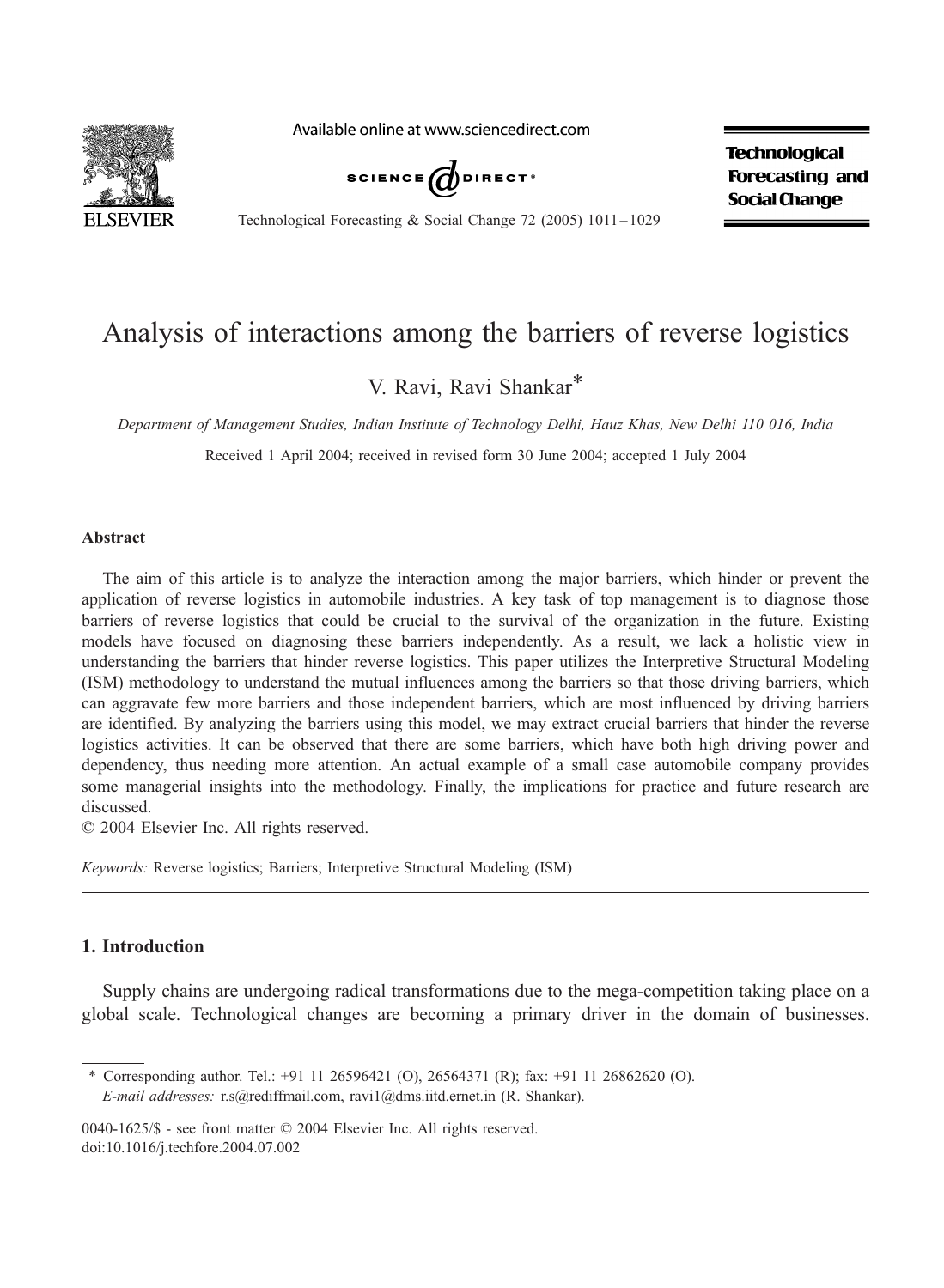Companies are finding that they must deal with a high level of uncertainty, which is not only technical in nature. It is being observed by companies that there is an increase in the flow of returns of the product due to product recalls, warranty returns, service returns, end-of-use returns, end-of-life returns, and so on. Reverse logistics stands for all the operations related to the reuse of used products, excess inventory of products and materials including collection, disassembly and processing of used products, product parts, and/or materials [\[1\].](#page--1-0) Economic, environmental or legislative reasons have also increased the relevance of reverse logistics in the present-day scenario. Many industries have adopted reverse logistics practices. Fleischmann et al. [\[2\]](#page--1-0) review the case studies on logistics network design in different industries. Some industries have also engaged third parties for providing reverse logistics services. Krumwiede and Sheu [\[3\]](#page--1-0) have dealt with a model for reverse logistics entry by third-party providers. Martino and Lenz [\[4\]](#page--1-0) identify the major barriers that hinder the application of policyrelevant information, derived from analytical techniques, to practical decisions by actual decision makers. Ettlie [\[5\]](#page--1-0) report a study of barriers, facilitators, and incentives to innovation among suppliers to the U.S. automotive industry. Veloso and Fixson [\[6\]](#page--1-0) provide a new framework to analyze the decision of the automakers of whether to develop a new component in-house or to subcontract it to a supplier.

The concept of reverse logistics has received growing attention in the last decades, due to a number of factors. Competition and marketing motives, direct economic motives and concerns with the environment are some of the important of them. With the legislative measures tightening up, there are not many options left with the companies, but to go for reverse logistics practices. The implementation of these may be a risky endeavor for the top management as it involves financial and operational aspects, which determine the performance of the company in the long run. A critical analysis of the barriers hindering reverse logistics and their interaction with the various aspects in integrative planning can be a valuable source of information to decision makers.

The Indian automobile industry is flooded with automobile manufacturers like General Motors, Hyundai, Fiat, Honda, etc., setting up manufacturing bases in India. These industries invest a great deal of resources in terms of capital, labor, energy, and raw materials in delivering goods and services to customer. When the products complete their life cycle, an important question that remains to be answered is what would be the ultimate fate of these products. Thus, the reverse distribution of the process of bringing products from the retailer level through the distributor back to the supplier or manufacturer is an important factor, which needs consideration. The reverse logistics assumes tremendous importance in this context. Reverse logistics is extensively used in the automobile industry [\[7\]](#page--1-0) and many other industries are following suit. However, the deployment of reverse logistics is not free from barriers. Some of these barriers are lack of systems, management inattention, financial resources, personnel resources, lesser importance of reverse logistics relative to other issues, and company policies [\[8\].](#page--1-0) The above-mentioned barriers not only affect the operations of reverse logistics but also influence one another. Thus, it is very essential to understand the mutual relationship among the barriers. The identification of the barriers that are at the root of some more barriers (called driving barriers) and those which are most influenced by the others (called driven barriers) would be helpful for the top management implementing the reverse logistics programs. This can be a guide for taking appropriate action to tackle barriers in reverse logistics.

Interpretive Structural Modeling (ISM) can be used for identifying and summarizing relationships among specific variables, which define a problem or an issue [\[9,10\].](#page--1-0) It provides us a means by which order can be imposed on the complexity of such variables [\[11,12\].](#page--1-0) Therefore, in this paper, the barriers of